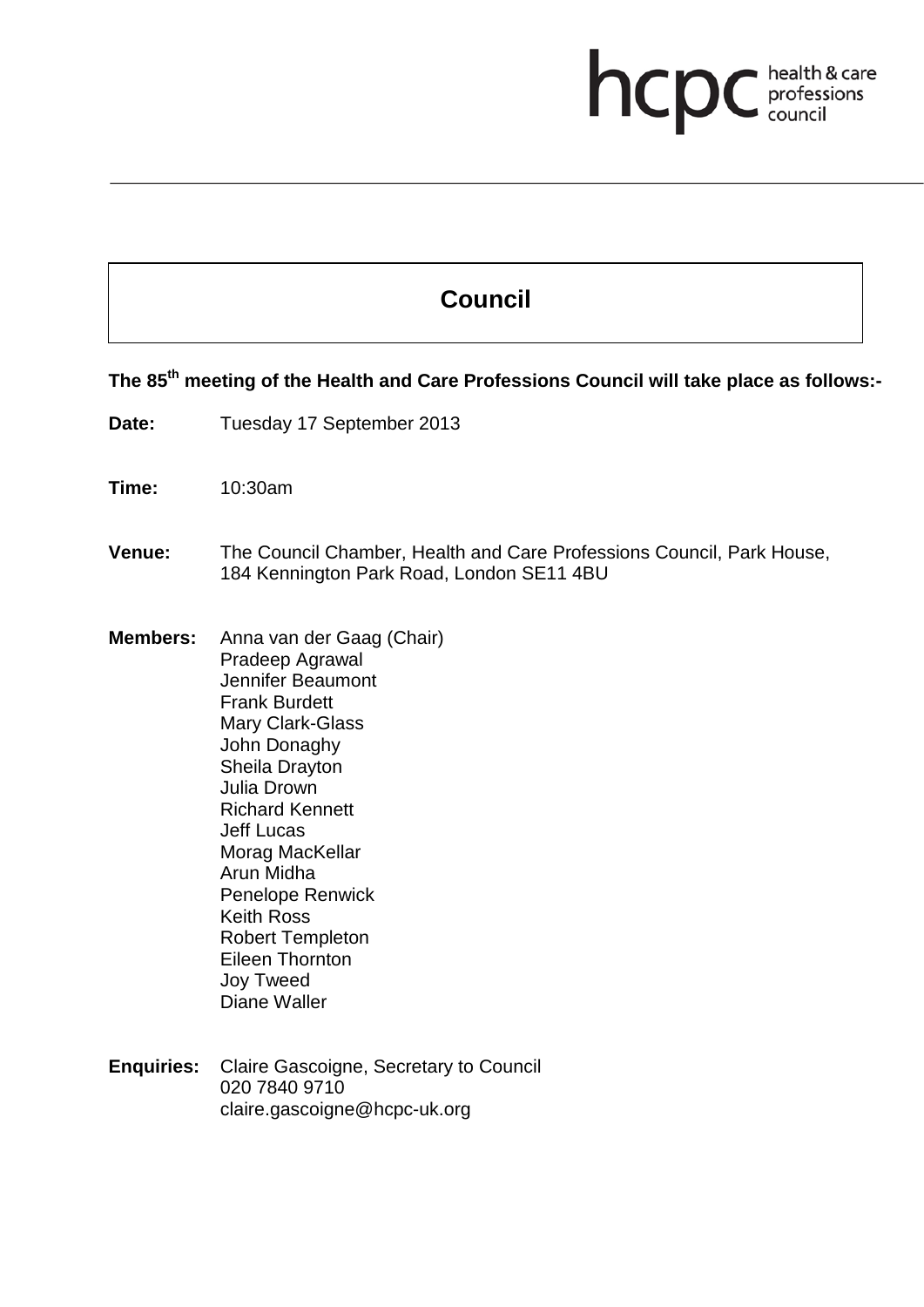| 1 <sub>1</sub> | <b>Chair's welcome and introduction</b>                                                                                                                    | verbal                           |
|----------------|------------------------------------------------------------------------------------------------------------------------------------------------------------|----------------------------------|
| 2.             | <b>Apologies for absence</b>                                                                                                                               | verbal                           |
| 3.             | <b>Approval of agenda</b>                                                                                                                                  | verbal                           |
| 4.             | <b>Declaration of Members' interests</b>                                                                                                                   | verbal                           |
| 5.             | Minutes of the Council meeting of 4 July 2013<br>Claire Gascoigne - Secretary to Council                                                                   | enclosure 1<br><b>HCPC85/13</b>  |
| 6.             | <b>Matters arising</b><br>Claire Gascoigne - Secretary to Council                                                                                          | enclosure 2<br><b>HCPC86/13</b>  |
| 7.             | <b>Chair's report</b><br>Anna van der Gaag – Chair of HCPC                                                                                                 | enclosure 3<br><b>HCPC87/13</b>  |
| 8.             | <b>Chief Executive's report</b><br>Marc Seale - Chief Executive and Registrar                                                                              | enclosure 4<br><b>HCPC88/13</b>  |
|                | Items for discussion/approval                                                                                                                              |                                  |
|                | <b>Strategy and Policy</b>                                                                                                                                 |                                  |
| 9.             | <b>Professional Standards Authority for Health and Social Care</b><br>performance review 2012 - 2013<br>Michael Guthrie - Director of Policy and Standards | enclosure 5<br><b>HCPC89/13</b>  |
| 10.            | <b>Fitness to Practise Publication Policy</b><br>Jonathan Dillon - Hearings Manager, FtP                                                                   | enclosure 6<br><b>HCPC90/13</b>  |
| 11.            | Outcomes of guidance of consultation on guidance on<br>professional indemnity<br>Michael Guthrie - Director of Policy and Standards                        | enclosure 7<br><b>HCPC91/13</b>  |
| 12.            | <b>Consultation on Rules for Professional Indemnity</b><br>Michael Guthrie – Director of Policy and Standards                                              | enclosure 8<br><b>HCPC92/13</b>  |
| 13.            | Use of the HCPC Retention policy and destruction of duplicate<br>paper versions of information<br>Roy Dunn – Head of Business process improvement          | enclosure 9<br><b>HCPC93/13</b>  |
| 14.            | <b>Communications Report</b><br>Jacqueline Ladds - Director of Communications                                                                              | enclosure 10<br><b>HCPC94/13</b> |
|                | <b>Corporate Governance</b>                                                                                                                                |                                  |
| 15.            | Restructure of Council - Response to the Department of<br><b>Health's Consultation paper</b><br>Claire Gascoigne - Secretary to Council                    | enclosure 11<br><b>HCPC95/13</b> |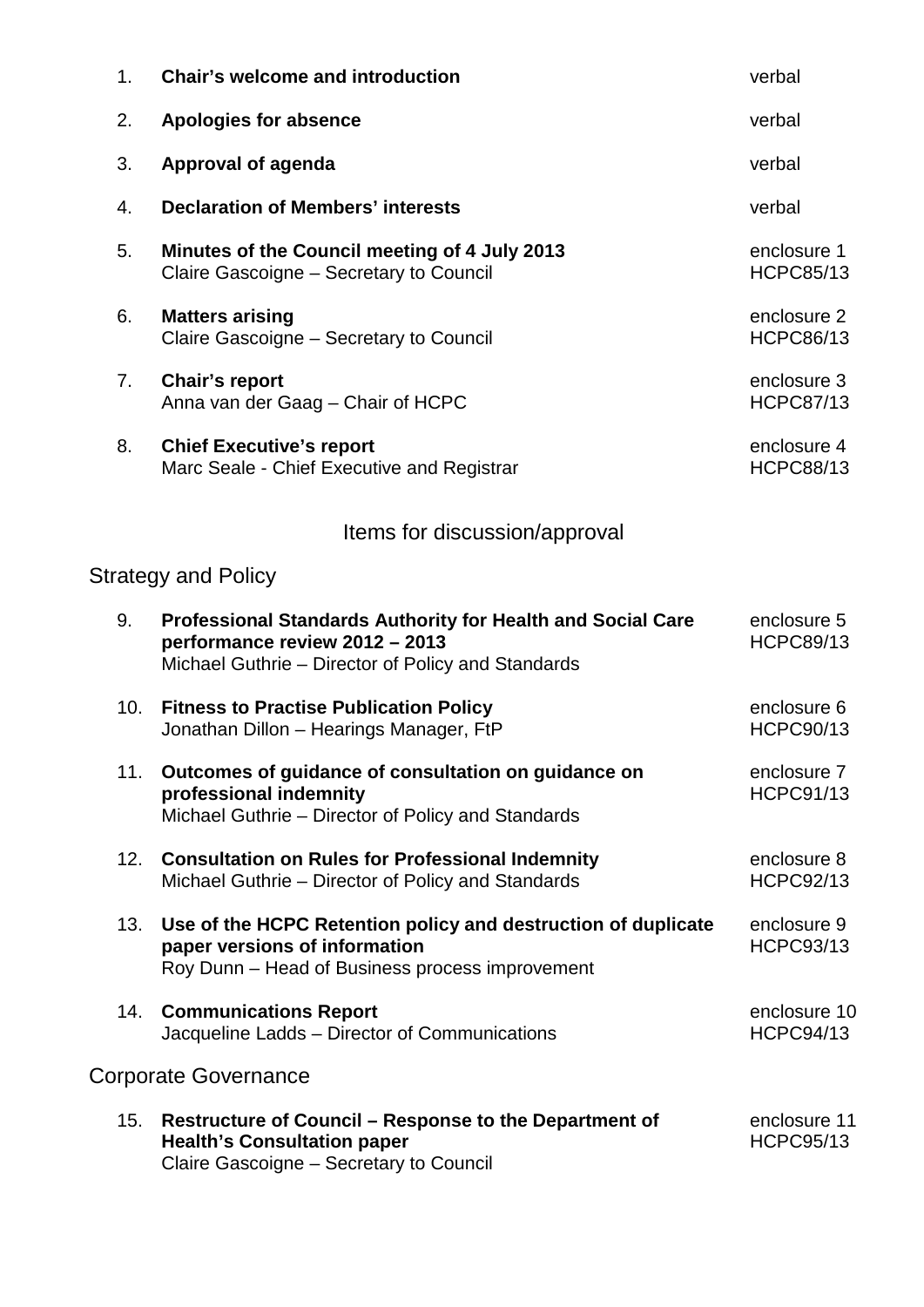| 16. | <b>Composition of the Audit Committee</b><br>Claire Gascoigne - Secretary to Council                                      | enclosure 12<br><b>HCPC96/13</b>  |  |  |  |
|-----|---------------------------------------------------------------------------------------------------------------------------|-----------------------------------|--|--|--|
| 17. | <b>Restructure of HCPC Committees</b><br>Claire Gascoigne – Secretary to Council                                          | enclosure 13<br><b>HCPC97/13</b>  |  |  |  |
| 18. | <b>Code of Corporate Governance</b><br>Jonathan Bracken - Solicitor to Council                                            | enclosure 14<br><b>HCPC98/13</b>  |  |  |  |
| 19. | <b>Education and Training Committee appointments</b><br>Claire Gascoigne - Secretary to Council                           | enclosure 15<br><b>HCPC99/13</b>  |  |  |  |
| 20. | Minutes of the Finance and Resources Committee held on 18<br><b>June 2013</b><br>Richard Kennett - Chair of the Committee | enclosure 16<br>HCPC100/13        |  |  |  |
| 21. | Minutes of the Audit Committee held on 25 June 2013<br>Jeff Lucas - Chair of the Committee                                | enclosure 17<br>HCPC101/13        |  |  |  |
| 22. | Minutes of the Finance and Resources Committee held on 18<br><b>July 2013</b><br>Richard Kennett - Chair of the Committee | enclosure 18<br>HCPC102/13        |  |  |  |
|     | Items to note                                                                                                             |                                   |  |  |  |
| 23. | <b>Customer Service Feedback - yearly review</b><br>Ruth Cooper – Customer Service and Feedback Manager                   | enclosure 19<br>HCPC103/13        |  |  |  |
| 24. | <b>Fitness to Practise Management Information Pack</b><br>Kelly Johnson - Director of Fitness to Practise                 | enclosure 20<br>HCPC104/13        |  |  |  |
| 25. | <b>Council and Committee dates - 2014</b><br>Claire Gascoigne - Secretary to Council                                      | enclosure 21<br><b>HCPC105/13</b> |  |  |  |
| 26. | Any other business<br>Previously notified and agreed by the Chair                                                         |                                   |  |  |  |
| 27. | Date & time of next meeting:<br>Thursday 17 October 2013 at 1pm. (Please note that this will take                         |                                   |  |  |  |
|     | place at the Slieve Donard Hotel, Newcastle, Northern Ireland.)                                                           |                                   |  |  |  |

'The Council hereby resolves that the remainder of the meeting shall be held in private, because the matters being discussed relate to the following;

(a) information relating to a registrant, former registrant or application for registration;